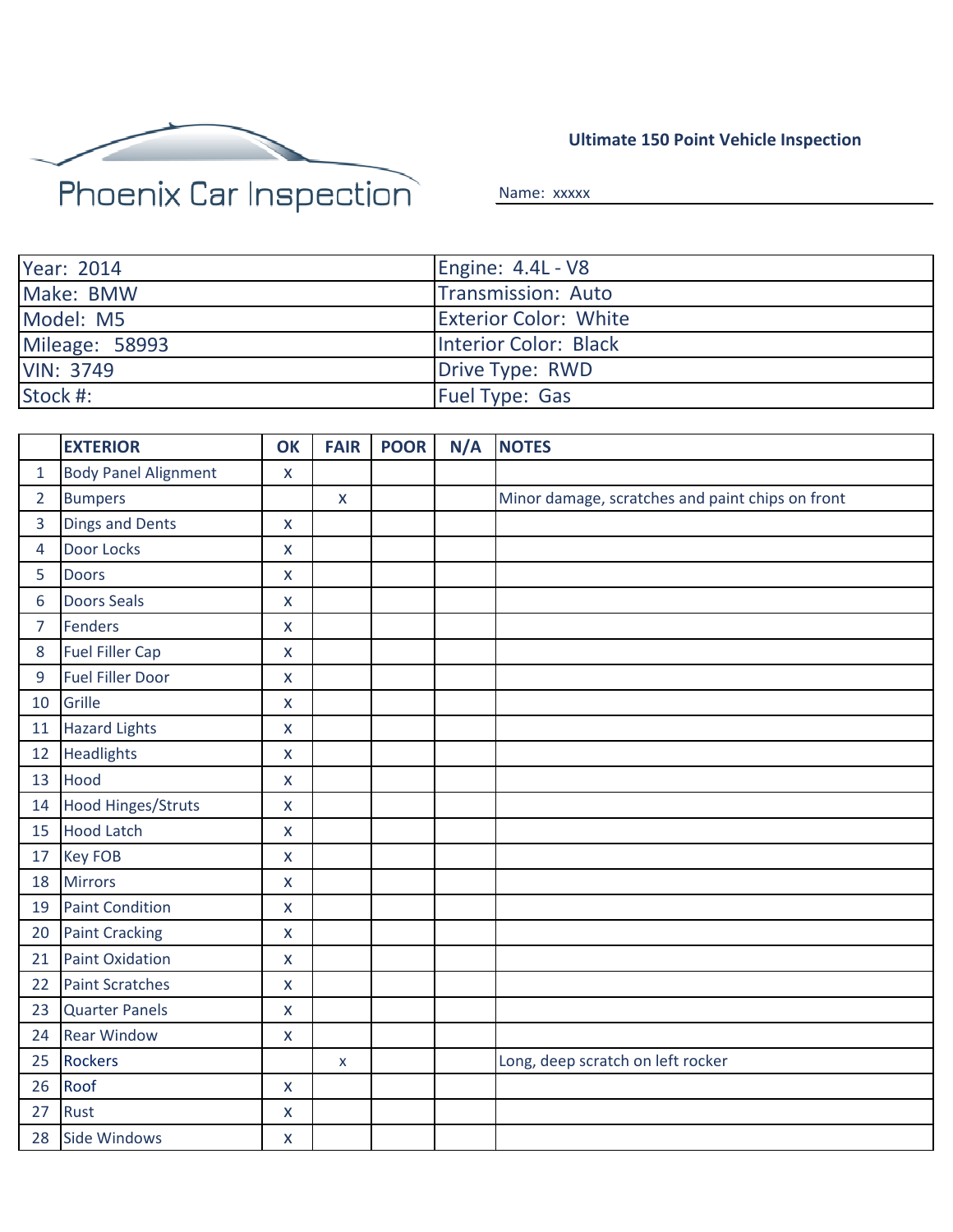| 29 Tail Lights          | v<br>Λ       |  |                                 |
|-------------------------|--------------|--|---------------------------------|
| 30 Trim                 | v<br>Λ       |  |                                 |
| 31 Trunk/Bed/Cargo Area | $\checkmark$ |  |                                 |
| 32 Turn Signals         | v<br>Λ       |  |                                 |
| 33 Windshield           | v<br>↗       |  | A few very tiny rock/sand chips |
| 34 Wiper Blades         | v<br>Λ       |  |                                 |

|    | <b>PAINT/FILLER CHECK</b> | <b>OK</b>    | <b>FAIR</b> | <b>POOR</b> | N/A  | <b>Thickness in Mils</b> |
|----|---------------------------|--------------|-------------|-------------|------|--------------------------|
| 35 | Left Fender               | X            |             |             |      | $3$ to $4$               |
| 36 | Left Doors                | X            |             |             |      | $3$ to $4$               |
| 37 | Left Quarter              | X            |             |             |      | $4$ to $6$               |
| 38 | <b>Right Quarter</b>      | X            |             |             |      | $4$ to 5                 |
| 39 | <b>Right Doors</b>        | X            |             |             |      | $3$ to $4$               |
| 40 | <b>Right Fender</b>       | X            |             |             |      | 3 to 4                   |
| 41 | Hood                      | X            |             |             |      | 3 to 5                   |
| 42 | Roof                      | x            |             |             |      | 3 to 5                   |
| 43 | <b>Trunk Lid</b>          | $\mathsf{x}$ |             |             |      | 3 to 4                   |
|    |                           |              |             |             |      |                          |
|    | <b>TIRES &amp; WHEELS</b> | OK           | <b>FAIR</b> | <b>POOR</b> |      | <b>TREAD NOTES</b>       |
| 44 | <b>Left Front Tire</b>    | X            |             |             | 5/32 |                          |
| 45 | Left Front Wheel          | X            |             |             |      | A few small scratches    |
| 46 | <b>Left Rear Tire</b>     | X            |             |             | 6/32 |                          |
| 47 | Left Rear Wheel           | X            |             |             |      |                          |
| 48 | <b>Right Rear Tire</b>    | X            |             |             | 6/32 |                          |
| 49 | <b>Right Rear Wheel</b>   | X            |             |             |      |                          |
| 50 | <b>Right Front Tire</b>   | x            |             |             | 5/32 |                          |
| 51 | <b>Right Front Wheel</b>  | $\mathsf{x}$ |             |             |      |                          |
| 52 | <b>Spare Tire</b>         |              |             |             |      | No spare                 |

|    | <b>UNDERHOOD</b>             | OK | <b>FAIR</b> | <b>POOR</b> | N/A | <b>NOTES</b> |
|----|------------------------------|----|-------------|-------------|-----|--------------|
| 53 | A/C Compressor               | X  |             |             |     |              |
| 54 | <b>Air Filter</b>            |    |             |             | x   |              |
| 55 | Alternator/Generator         | X  |             |             |     |              |
| 56 | <b>Battery</b>               | X  |             |             |     |              |
| 57 | <b>Belts</b>                 | X  |             |             |     |              |
| 58 | <b>Brake Fluid Leaks</b>     | X  |             |             |     |              |
| 59 | <b>Brake Master Cylinder</b> | X  |             |             |     |              |
| 60 | <b>Cooling Fan</b>           | X  |             |             |     |              |
| 61 | <b>Emissions Equipment</b>   | X  |             |             |     |              |
| 62 | <b>Engine Coolant</b>        | X  |             |             |     |              |
| 63 | <b>Engine Noises</b>         | X  |             |             |     |              |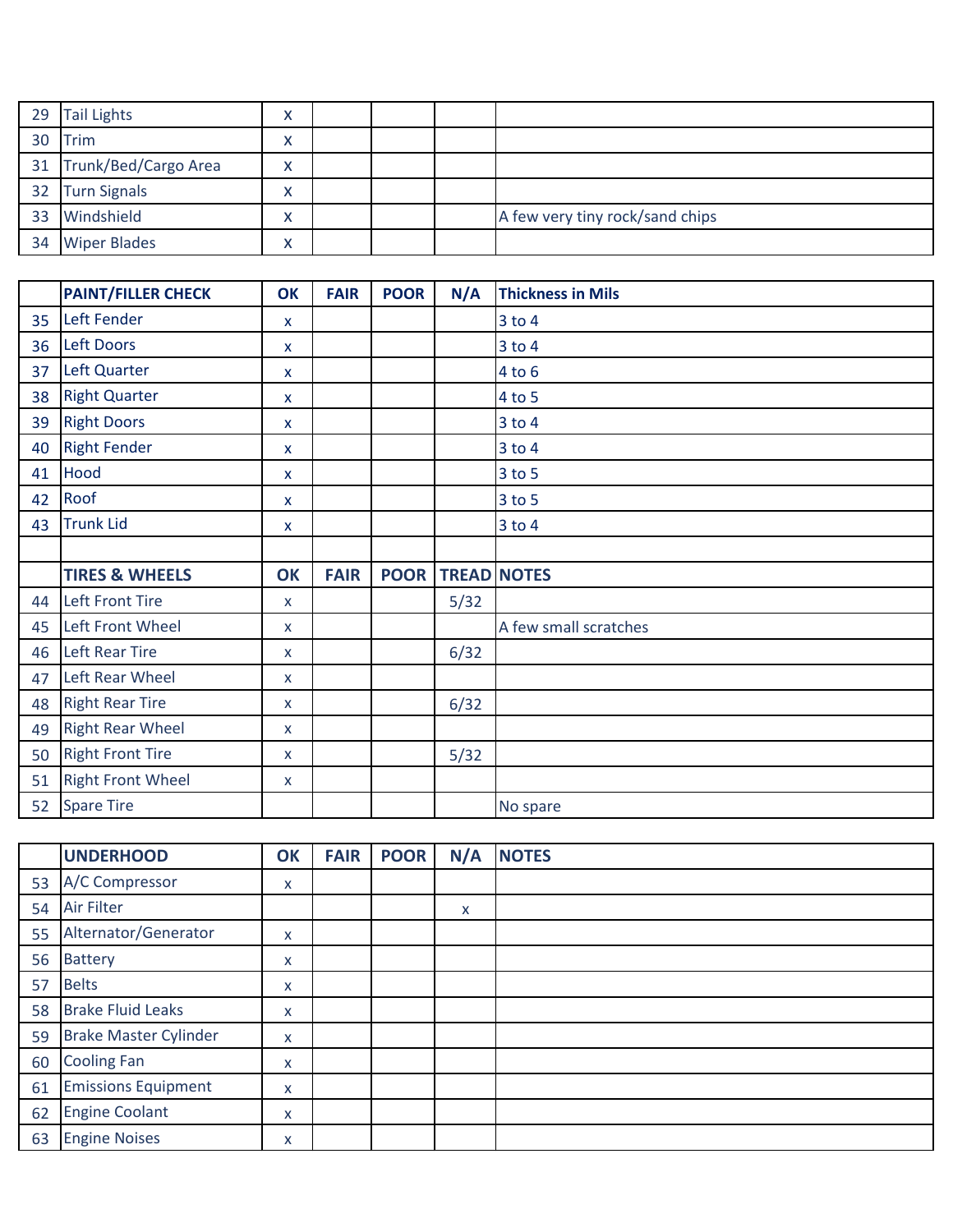| 64 | <b>Engine Oil Condition</b> | X |  |   |  |
|----|-----------------------------|---|--|---|--|
| 65 | <b>Engine Oil Leaks</b>     | X |  |   |  |
| 66 | <b>Hoses and Clamps</b>     | X |  |   |  |
| 67 | <b>Idler Pulleys</b>        | X |  |   |  |
| 68 | <b>Power Steering Fluid</b> | X |  |   |  |
| 69 | <b>Power Steering Pump</b>  | X |  |   |  |
| 70 | <b>Radiator Cap</b>         | X |  |   |  |
| 71 | <b>Radiator Condition</b>   | X |  |   |  |
| 72 | <b>Transmission Fluid</b>   |   |  | x |  |
| 73 | Windshield Washer           | X |  |   |  |
| 74 | <b>Wiper Motor</b>          | X |  |   |  |

|    | <b>UNDERBODY</b>           | OK           | <b>FAIR</b> | <b>POOR</b> | N/A          | <b>NOTES</b> |
|----|----------------------------|--------------|-------------|-------------|--------------|--------------|
| 75 | <b>Axle Seals</b>          |              |             |             | $\mathsf{X}$ |              |
| 76 | <b>Ball Joints</b>         | X            |             |             |              |              |
| 77 | <b>Brake System Leaks</b>  | X            |             |             |              |              |
| 78 | <b>Coolant Leaks</b>       | $\mathsf{x}$ |             |             |              |              |
| 79 | CV Joints & Boots          | X            |             |             |              |              |
| 80 | <b>Differential</b>        | X            |             |             |              |              |
| 81 | Drive Shaft & U-Joints     | X            |             |             |              |              |
| 82 | <b>Exhaust System</b>      | X            |             |             |              |              |
| 83 | Floor Pans - Rust          | X            |             |             |              |              |
| 84 | Frame                      | X            |             |             |              |              |
| 85 | <b>Fuel Tank</b>           | X            |             |             |              |              |
| 86 | Rust                       | X            |             |             |              |              |
| 87 | <b>Signs of Damage</b>     | X            |             |             |              |              |
| 88 | <b>Springs</b>             | X            |             |             |              |              |
| 89 | <b>Steering Components</b> | X            |             |             |              |              |
| 90 | <b>Struts and Shocks</b>   | $\mathsf{X}$ |             |             |              |              |
| 91 | <b>Sway Bar Front</b>      | X            |             |             |              |              |
| 92 | Sway Bar Rear              | X            |             |             |              |              |
| 93 | <b>Transmission Leaks</b>  | X            |             |             |              |              |
| 94 | <b>Transmission Mounts</b> | X            |             |             |              |              |

|    | <b>INTERIOR</b>         | OK                            |   | <b>FAIR POOR</b> | N/A | <b>NOTES</b>      |
|----|-------------------------|-------------------------------|---|------------------|-----|-------------------|
| 95 | A/C Temperature         |                               | x |                  |     | Cool but not cold |
| 96 | <b>Carpet Condition</b> | $\lambda$<br>⌒                |   |                  |     |                   |
| 97 | <b>Clock</b>            | $\checkmark$<br>Λ             |   |                  |     |                   |
| 98 | <b>Courtesy Lights</b>  | $\checkmark$<br>$\mathcal{L}$ |   |                  |     |                   |
| 99 | <b>Dash</b>             | $\overline{\phantom{a}}$<br>Λ |   |                  |     |                   |
|    | 100 Dash Lights Working | $\lambda$<br>́                |   |                  |     |                   |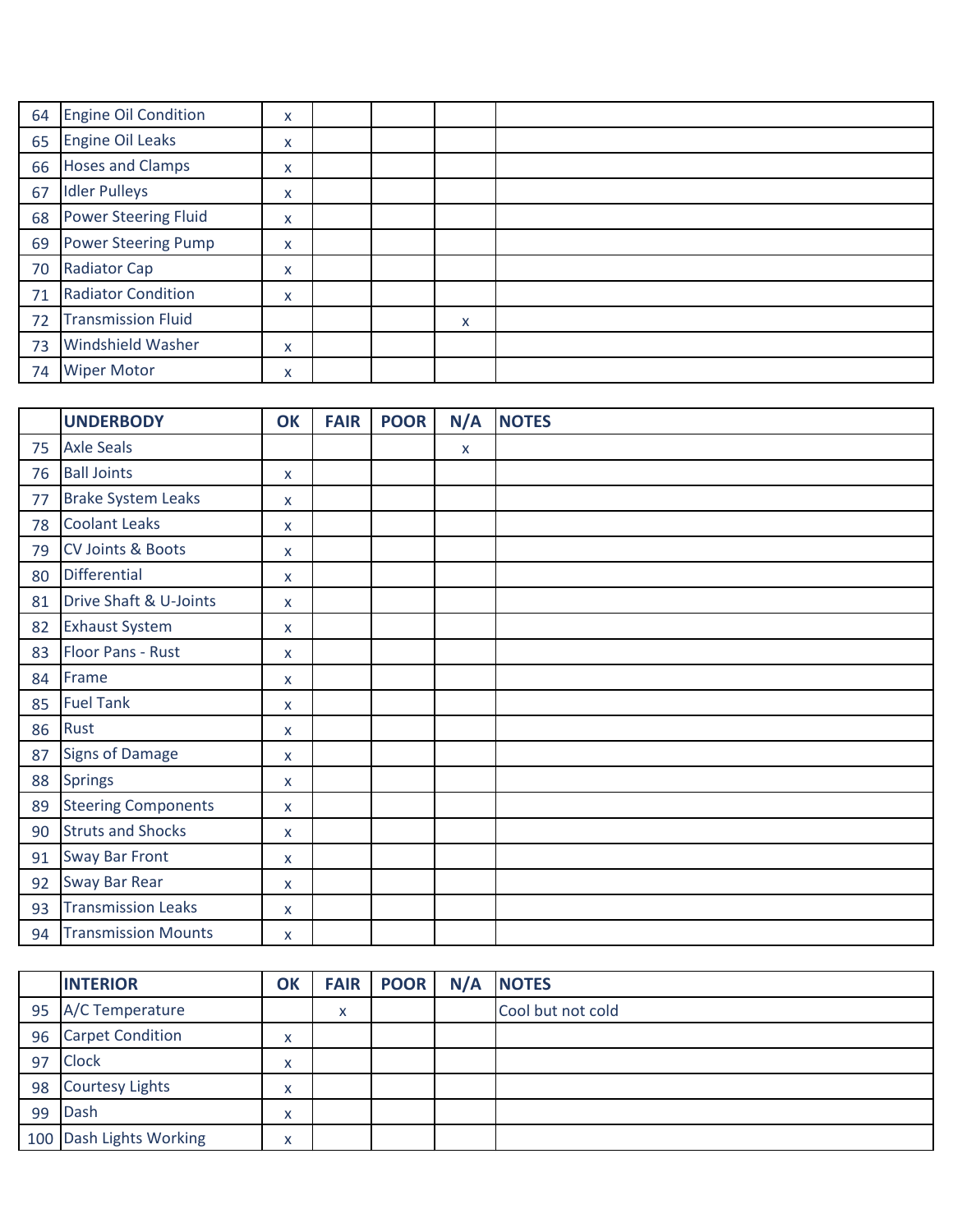|     | 101 Defroster Front/Rear   | X                  |  |  |
|-----|----------------------------|--------------------|--|--|
|     | 102 Door Locks             | X                  |  |  |
|     | 103 Door Sill Plates       | X                  |  |  |
|     | 104 Floor Mats             | X                  |  |  |
|     | 105 Glove Box(s)           | X                  |  |  |
|     | 106 Headliner/Sunroof      | $\mathsf{X}$       |  |  |
|     | 107 Heater                 | X                  |  |  |
|     | 108 Hood Release           | X                  |  |  |
|     | 109 Horn                   | X                  |  |  |
|     | 110 Inner Door Panels      | X                  |  |  |
|     | 111 Instrument Gauges      | X                  |  |  |
|     | 112 Interior Trim          | X                  |  |  |
|     | 113 Map Lights             | X                  |  |  |
|     | 114 Parking Brake          | $\pmb{\mathsf{X}}$ |  |  |
|     | 115 Rear Camera            | X                  |  |  |
|     | 116 Rear View Mirror       | X                  |  |  |
|     | 117 Seat Adjustment        | X                  |  |  |
|     | 118 Seat Belts             | X                  |  |  |
|     | 119 Seat Condition         | X                  |  |  |
| 120 | <b>Smoking Signs/Odors</b> | X                  |  |  |
|     | 121 Sound System           | X                  |  |  |
| 122 | <b>Steering Wheel</b>      | X                  |  |  |
| 123 | <b>Warning Lights</b>      | X                  |  |  |
|     | 124 Window Operation       | X                  |  |  |
|     | 125 Window Tint            | X                  |  |  |

|     | <b>ROAD TEST</b>          | OK | <b>FAIR</b> | <b>POOR</b> | N/A | <b>NOTES</b>                                                |
|-----|---------------------------|----|-------------|-------------|-----|-------------------------------------------------------------|
|     | 126 AWD/4WD Operation     | X  |             |             |     |                                                             |
|     | 127 Brakes/ABS Operation  |    | X           | X           |     | Heavy wear on all 4 rotors - front have cracks - pulls left |
|     | 128 Clutch Operation      |    |             |             | x   |                                                             |
| 129 | <b>Cruise Control</b>     | X. |             |             |     |                                                             |
|     | 130 Differential Noises   | x  |             |             |     |                                                             |
|     | 131 Engine Acceleration   | x  |             |             |     |                                                             |
|     | 132 Engine Cruising       | X  |             |             |     |                                                             |
|     | 133 Engine Idles Properly | x  |             |             |     |                                                             |
|     | 134 Engine Oil Pressure   | X  |             |             |     |                                                             |
|     | 135 Engine Starts Easily  | x  |             |             |     |                                                             |
|     | 136 Engine Temperature    | X  |             |             |     |                                                             |
| 137 | <b>Gauges Operation</b>   | x  |             |             |     |                                                             |
|     | 138 Neutral Safety Switch | X  |             |             |     |                                                             |
|     | 139 Scan for OBD Codes    | x  |             |             |     |                                                             |